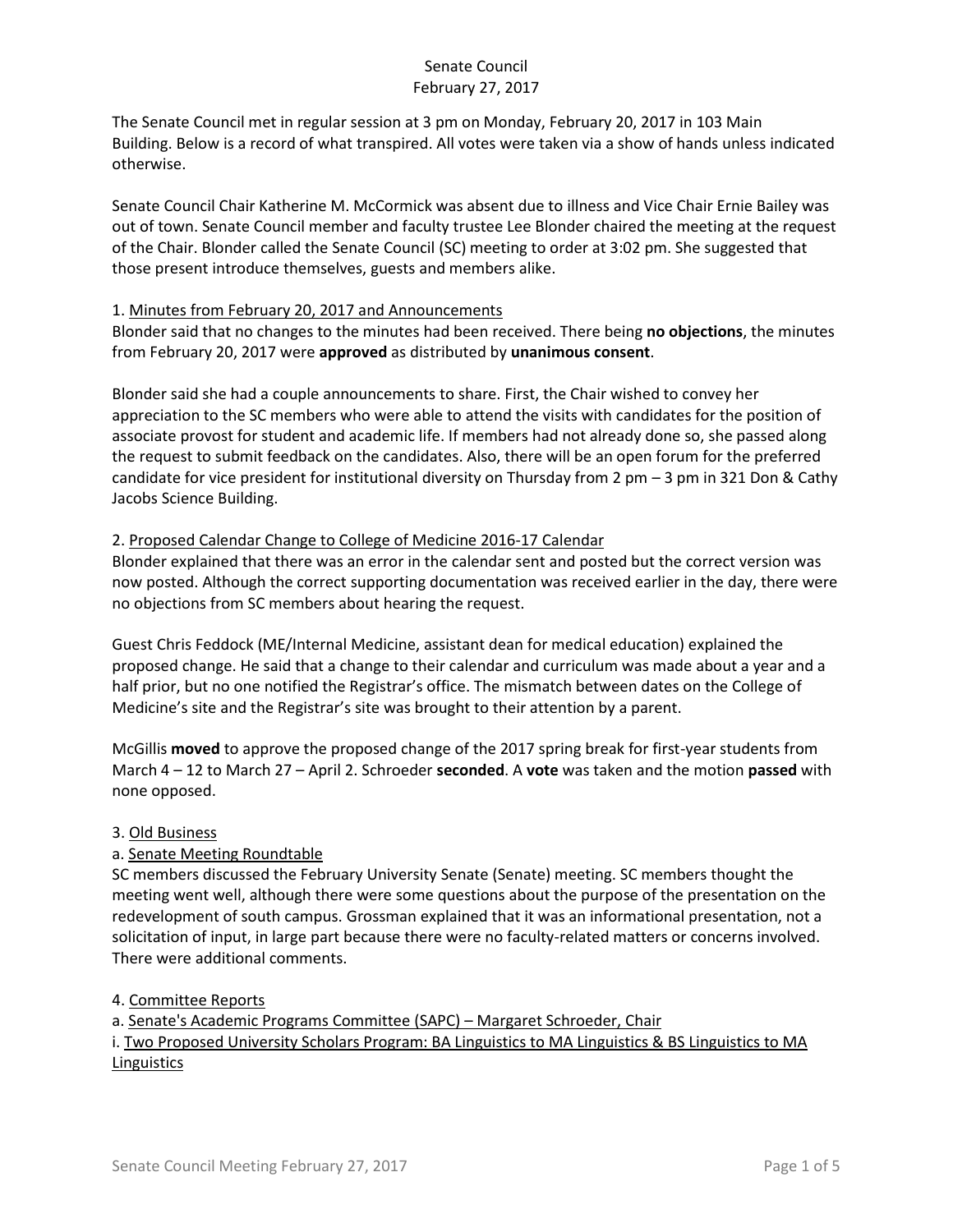Schroeder explained that although there was one file to review, there were two separate motions that would need to be made, one for the BA-MA and one for the BS-MA. Schroeder explained the proposal for a BA – MA Linguistics University Scholars Program.

The **motion** from the Senate's Academic Programs Committee (SAPC) was a recommendation that the University Senate approve the establishment of a new University Scholars Program of a BA Linguistics and MA Linguistic Theory and Typology within the Department of Linguistics within the College of Arts and Sciences. Because the motion came from committee, no **second** was required. Guest Anna Bosch (AS/Linguistics, associate dean for academic programs) was present to answer SC members' questions.

When there were no further questions or comments, a **vote** was taken and the motion **passed** with none opposed.

Schroeder then explained the proposal for a BS – MA Linguistics University Scholars Program. The **motion** from the SAPC was a recommendation that the University Senate approve the establishment of a new University Scholars Program of a BS Linguistics and MA Linguistic Theory and Typology within the Department of Linguistics within the College of Arts and Sciences. Because the motion came from committee, no **second** was required. There were no questions from SC members. A **vote** was taken and the motion **passed** with none opposed.

After the vote, SC members discussed whether or not SACS (Southern Association for Colleges and Schools) still required the University to actively offer differentiated expectations/requirements for graduate students who enroll in a 400G- or 500-level course. After brief discussion, it was decided that UK's liaison to SACS should be queried. If SACS no longer required the differentiation, it was the sentiment of the SC that the Senate's Admissions and Academic Standards Committee (SAASC) should be asked to review whether or not the requirement should remain in the *Senate Rules*.

#### ii. Proposed Suspension of MS in Clinical Research Design

Schroeder explained the proposal. The **motion** from the SAPC was a recommendation that the University Senate approve the suspension of admission into an existing master's graduate program in Clinical Research Design in the Department of Preventative Medicine and Environmental Health within the College of Public Health. Because the motion came from committee, no **second** was required. There were no questions from SC members. A **vote** was taken and the motion **passed** with none opposed.

#### iii. Proposed Suspension of Graduate Certificate in Clinical Research Skills

Schroeder explained the proposal. The **motion** from the SAPC was a recommendation that the Senate approve the suspension of admission into an existing graduate certificate program in Clinical Research Skills in the Department of Preventative Medicine and Environmental Health within the College of Public Health. There were a couple questions from SC members. A **vote** was taken and the motion **passed** with none opposed.

#### iv. Proposed Suspension of BS Philosophy

Schroeder explained the proposed suspension. The motion from the SAPC was a recommendation that the Senate approve the suspension of admission into the existing undergraduate program of a BS in Philosophy in the Department of Philosophy within the College and Arts & Sciences. Because the motion came from committee, no **second** was required. There were no questions about the proposal.

A **vote** was taken and the motion **passed** with none opposed.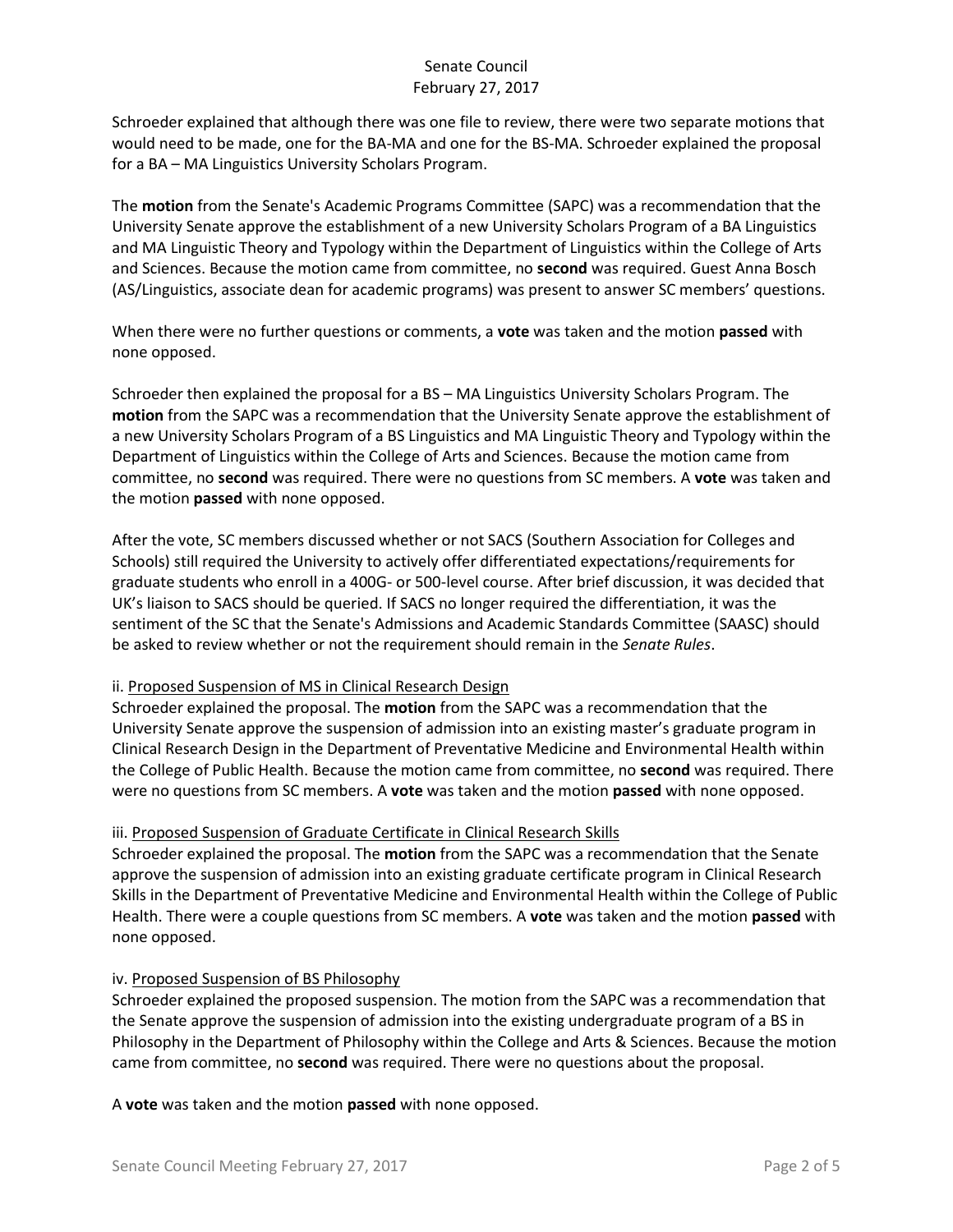## b. Senate's Rules and Elections Committee (SREC) - Joan Mazur and Davy Jones, Chair

### i. Student Free Speech and the Classroom

Mazur explained that there had been an unfortunate incident in which a student used an online forum for a class assignment that included inappropriate language. The issue evolved into a free speech discussion and the extent to which students can and cannot make those sorts of statements. A clause in the Code of Student Conduct about "Instructional Setting Behavior" states that "[t]he primary responsibility for managing the instructional setting rests with the instructor. Students who engage in conduct that results in disruption of an instructional setting may be directed by the instructor to leave the class for the remainder of the instructional setting period."

The Senate's Rules and Elections Committee (SREC) noted that *Senate Rules 10.3* contemplates a wide variety of instructional settings for University classes. The SREC voted unanimously to recommend that the SC refer the matter to the Senate's Admissions and Academic Standards Committee (SAASC). The SREC further suggested that the SC encourage the SAASC to consult with the UK Legal Office and Office of the Dean of Students in developing educational policy recommendations to the Senate that will guide distinctions between the academic free speech of the student and student conduct warranting disciplinary action by the instructor.

SC members discussed the proposal. Grossman opined that making the change in the *SRs* was more appropriate than adding it to the Code of Student Conduct regulation because changing the Code would require Board of Trustees approval and could open up that Code to additional revisions. There were no objections from SC members about having the language reside in the *SRs*. There was additional discussion among SC members. Blonder noted that the **motion** on the floor was the SREC's recommendation that the issue of free speech and the classroom be referred to the SAASC with the further suggestion that the SAASC consult with the Legal Office and Office of the Dean of Students to develop educational policy recommendations for the Senate to help guide distinctions between the academic free speech of the student and student conduct warranting disciplinary action by the instructor. Because the motion came from committee, no **second** was required. A **vote** was taken and the motion **passed** with none opposed.

#### 5. Brian Nichols, Chief Information Officer (4 pm)

Blonder welcomed Guest Brian Nichols, chief information officer, who offered a presentation to SC members about recent changes in Information Technology Services (ITS), formerly known as Analytics & Technologies (UKAT). Nichols discussed his view of the role of ITS and engaged in a friendly conversation with SC members about current ITS activities. SC members offered some comments about areas for improvement, including last summer's sudden shift to require email users on the MC domain to use a particular app on phones to access email; the centralized nature of IT support on the medical center side and the lack of departmental-based IT support; better support for MC-related login issues with Canvas; and balancing healthcare-related IT needs with employees on the healthcare side who were not involved in patient care but still subject to all healthcare-related IT policies. Nichols noted that he oversaw ITS on campus, but that UK HealthCare had its own CIO. He said he would bring these issues up with the Healthcare CIO to try to make things a little easier.

Mazur said that there was one particular problem that spanned the entirety of UK, that of data integrity. She offered one example – if a student had two separate UK-owned email addresses, a report that shows the number of students in a given program will count the number of email addresses, not the number of students. This results in wildly inflated numbers that, in turn, affected external reporting.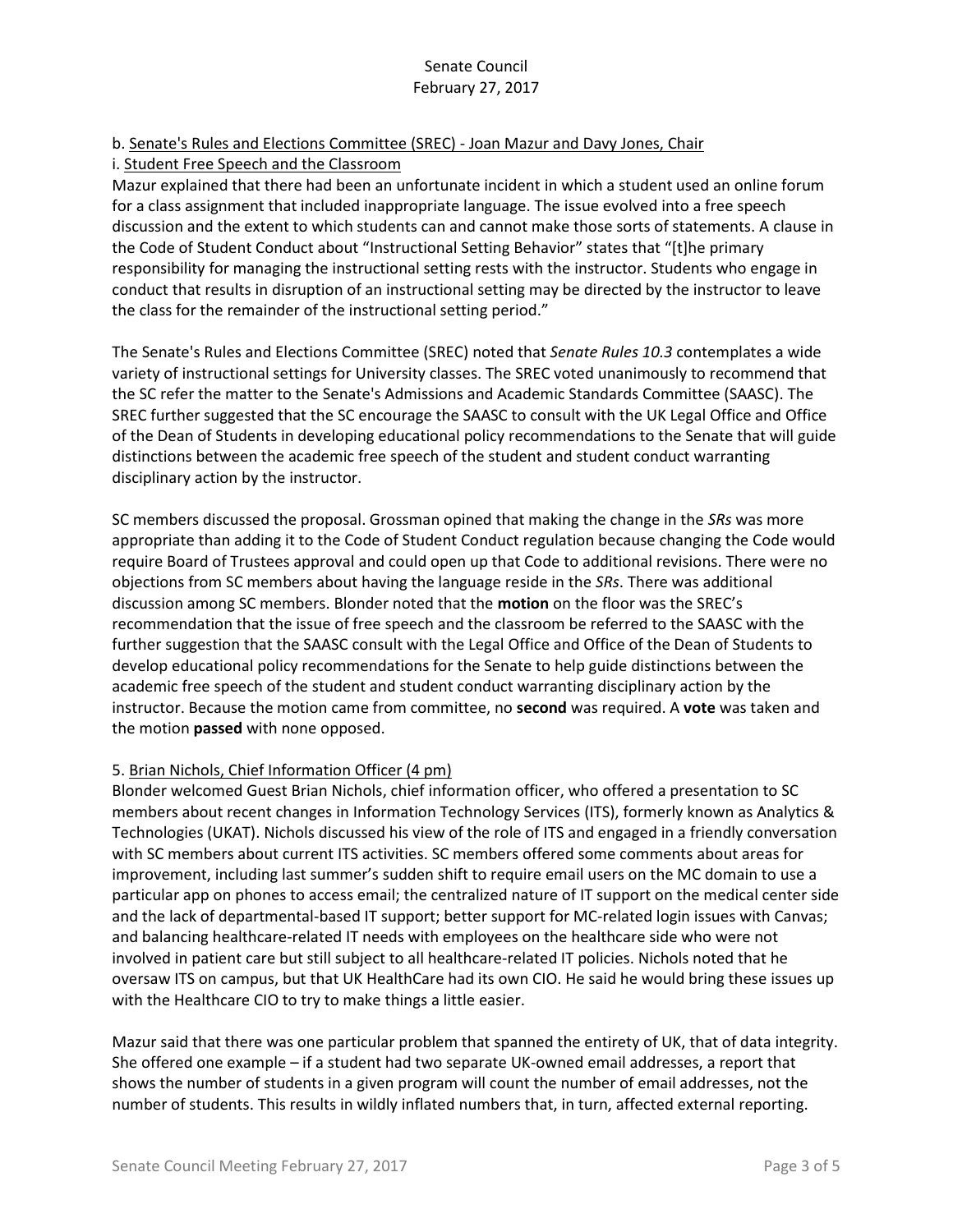Grossman noted that those reports were submitted to the federal government and to the KY Council on Postsecondary Education. Given the time, Blonder indicated that SC needed to move to its last agenda item. She and other SC members thanked Nichols for attending and for sharing information.

### 6. Block Grants for Graduate Education – Provost Tim Tracy (4:30 – 5 pm)

Guests Brian Jackson (interim dean of the Graduate School) and Provost Tim Tracy shared information about the Graduate School's block funding grants for graduate education. Jackson explained the prior process(es) that were used and the current process. He explained that the changes were due to the desire to think about new ways to improve the graduate student recruitment process. One particular issue was the time-consuming nature of coordinating the varied admissions cycles on campus and how no single time works for all programs to submit and receive notification about funding in a timely manner. The intent was to develop a new process with the fundamental goal of providing flexible funds to graduate programs to allow them to recruit the best and brightest students.

Jackson continued that a pilot program was developed for the incoming class of fall 2016, with five programs in three colleges. These programs were each provided with a pool of funds that were relatively unrestricted, other than to require them to be spent on recruitment, stipends, and scholarships. Feedback from the programs was unanimous in terms of it having been a successful approach, but the question arose as to how to expand it for subsequent years. The proposal as put forward was to expand by distributing funds now to colleges and allow colleges to disburse the funds to their programs. The monies used came from eight separate funding sources (Dissertation Year Fellowship; Graduate School Academic Year Fellowship; Kentucky Opportunities Fellowship; Multiyear Fellowship; Reedy; Gillis Award; Travel Awards; and Dissertation Enhancement Award) that were consolidated into a pool of about \$2 million, plus tuition scholarships.

The Graduate School's initial allocation model was based on the percentage of total disbursed funds previously awarded to each college (prior two-year average). After discussions with the deans' council and DGSs, the model was modified so that 50% of the allocation was based on the percentage of total disbursed funds awarded to each college (prior three-year average) and the remaining 50% was based on the percentage of total doctoral enrollment per college. Jackson noted that all colleges received substantially more than they had received in the past two years. Provost Tracy commented that there had been delays and inefficiencies in the past, but funds were now pushed out in total, not piecemeal.

Jackson added that there were four strong recommendations regarding the use of the funds, specifically that the funds be used for: stipends for graduate students enrolled in a UK graduate program; tuition payments (via SAG form) for graduate students enrolled in a UK graduate program; costs for UK graduate students to attend meetings in their field, including costs related to travel, lodging, and meeting registration; and costs for UK graduate students to travel to sites needed for research or training deemed necessary for the student's thesis/dissertation work. Jackson said that the Graduate School would be expecting expenditure reports on an annual basis.

There were a variety of questions and comments from SC members. Provost Tracy opined that the Blue-Ribbon Panel on Graduate Education should consider graduate student funding during its deliberations. During discussion, the Provost clarified that the diversity awards were separate from the block funding pool.